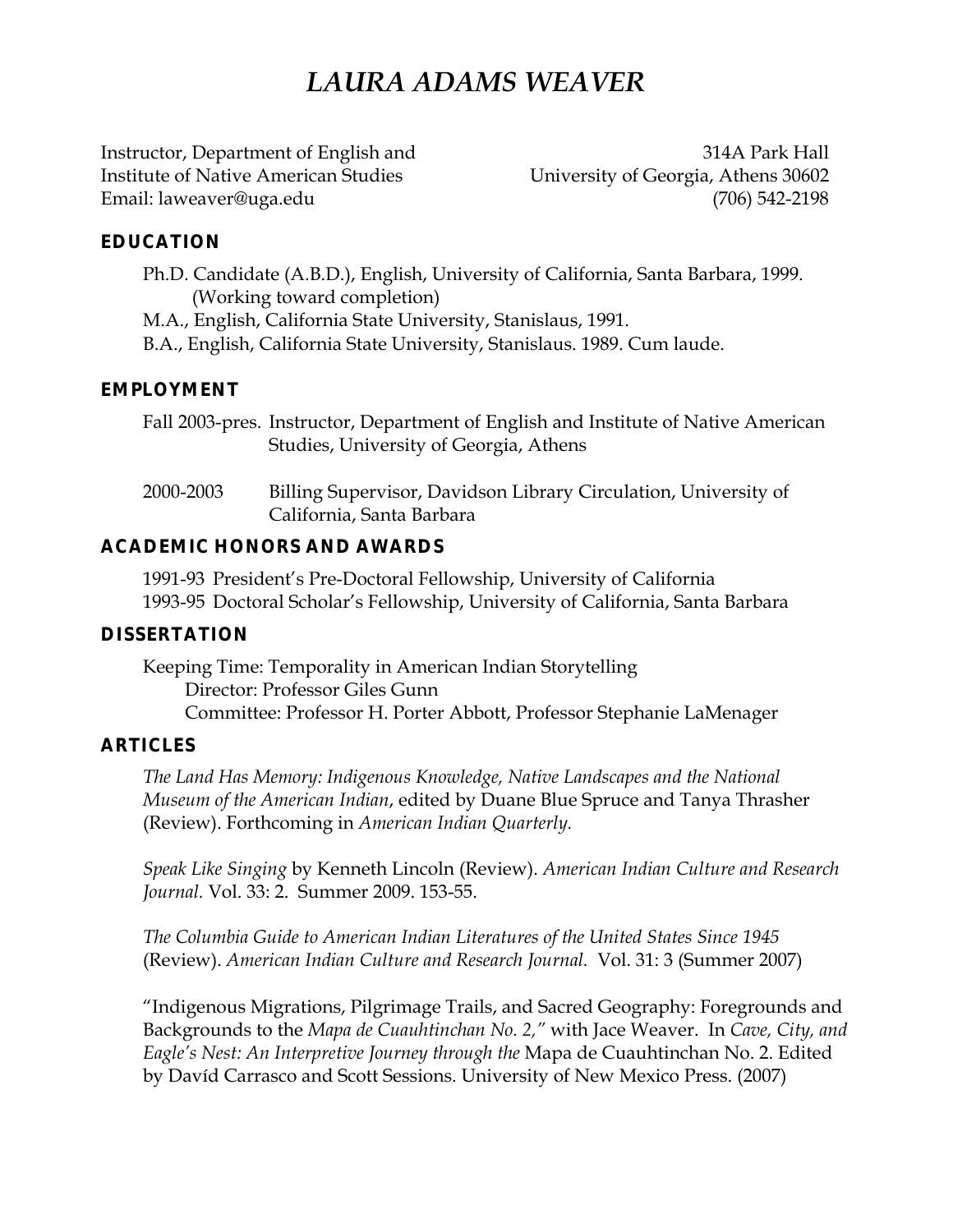"The Adamant of Time: Native American Land, Architecture, and Ethics," with Jace Weaver. *Architecture, Ethics and the Personhood of Place.* Edited by Gregory Caicco. University Press of New England. (2007)

 "Native American Creation Stories." *The Encyclopedia of Women and Religion in North America.* Edited by Rosemary Skinner Keller and Rosemary Radford Ruether. Indiana University Press. (2006)

*Choctaw Tales* (Review). *American Indian Culture and Research Journal*. Vol. 29:1 (Spring 2005)

#### **CONFERENCES, LECTURES, PANELS, PRESENTATIONS**

Panel Participant. "Active Scholarship: Integrating Research and Writing in the eXtensible Classroom." Georgia Conference on Information Literacy. Savannah, GA. (September 2009).

"Reacting to the Past." Barnard College, New York, NY. (June 2009)

Panel Chair. "Literary Representations and Identity in Literature and Culture." Native American and Indigenous Studies Association Meeting. Minneapolis, MN. (May 2009).

"Sam Fathers' Fathers and *Shell Shaker*'s Sisterhood: Doom, Reclamation, and Native Agency." Native American and Indigenous Studies Association Meeting. Minneapolis, MN. (May 2009).

"Red Clay, 1835: Cherokee Removal and the Meaning of Sovereignty" (with Jace Weaver). Reacting to the Past Conference. Athens, GA. (April 2009).

"Reacting to the Past." Barnard College, New York, NY. (June 2008)

Moderator. "Pedagogical Openness: Ethos, Justice, and Action in the Classroom." Computers and Writing Conference. Athens, GA. (May 2008)

Panel Chair. "Temporal Dispossession and the Fight to Regain Time." Native American and Indigenous Studies Meeting. Athens, GA. (April 2008)

"Writers on the Storm: Tradition and Innovation in Ray Young Bear's Fiction. Native American and Indigenous Studies Meeting. Athens, GA. (April 2008)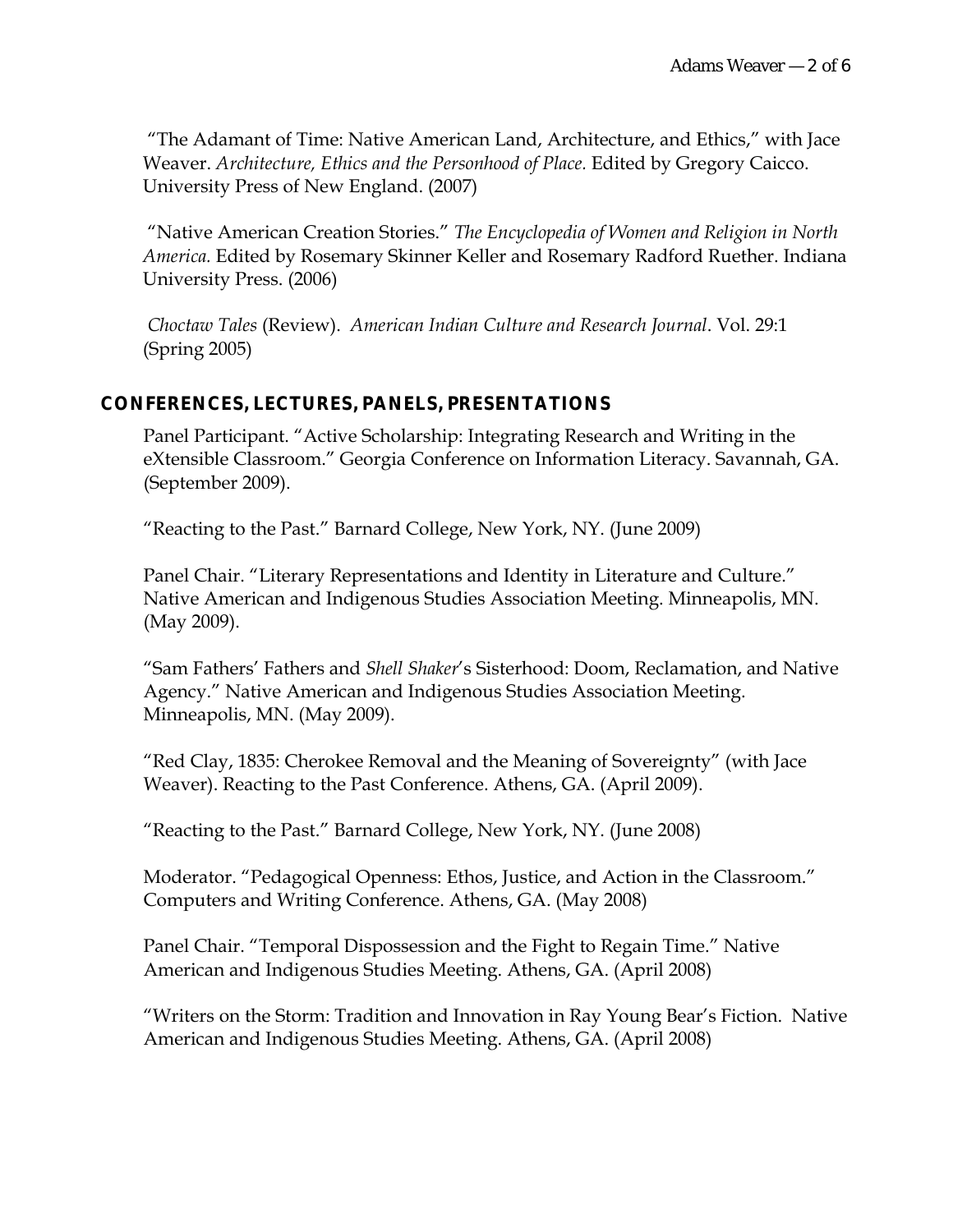Panel Co-chair. "Rethinking the Works We Always Teach: Fresh Approaches to Indispensable Texts." Native American and Indigenous Studies Meeting. Athens, GA. (April 2008)

"Rapier or Broadsword? Whatever Works!: Satire as a Teaching Tool." Native American and Indigenous Studies Conference. Athens, GA. (April 2008)

Master Class in Native American Literature. Department of English, University of Geneva, Geneva, CH. (March 2008)

"'Translating' the *Mapa de Cuauhtinchan No. 2*," with Jace Weaver. Northwest Georgia Archaeological Association, New Echota State Park, New Echota, GA. (January 2008)

"Adrift in a Sea of Time: The Fiction of Ray Young Bear, Jr." South Atlantic Modern Language Association. Atlanta, GA. (November 2007)

Moderator. Native American Literary Nationalism Forum. University of Georgia, Athens. (April 2006)

 "Indigenous North American Migration and Pilgrimage Traditions: Foregrounds and Backgrounds to the *Mapa de Cuauhtinchan No. 2,*" with Jace Weaver. Harvard University, Cambridge, MA. (May 2005)

Moderator. "Time and Native American Religious Traditions." Native American Religion Forum, School of Theology at Claremont, Claremont, CA. (August 2005)

Co-Moderator. "Land as a Category of Religious Reflection." Native American Religion Forum, School of Theology at Claremont, Claremont, CA. (August 2003)

"All My Personae: Voice and Representation in the Works of Adrian C. Louis." American Literature Association's Native American Literature Symposium, Puerto Vallarta, Mexico. (November 2000)

Session Moderator. "EverySkin's Day in Court." Staged Reading of a Play by Diane Way. American Literature Association's Native American Literature Symposium, Puerto Vallarta, Mexico. (November 2000)

Panel Moderator. "Native American Literature: A Forward-Looking Conversation with Jace Weaver and Craig Womack." American Literature Association Conference, Long Beach, CA. (May 2000)

"Day's End: Refiguring Time in Silko's *Almanac of the Dead."* American Literature Association's Native American Literature Symposium, Puerto Vallarta, Mexico. (November 1999)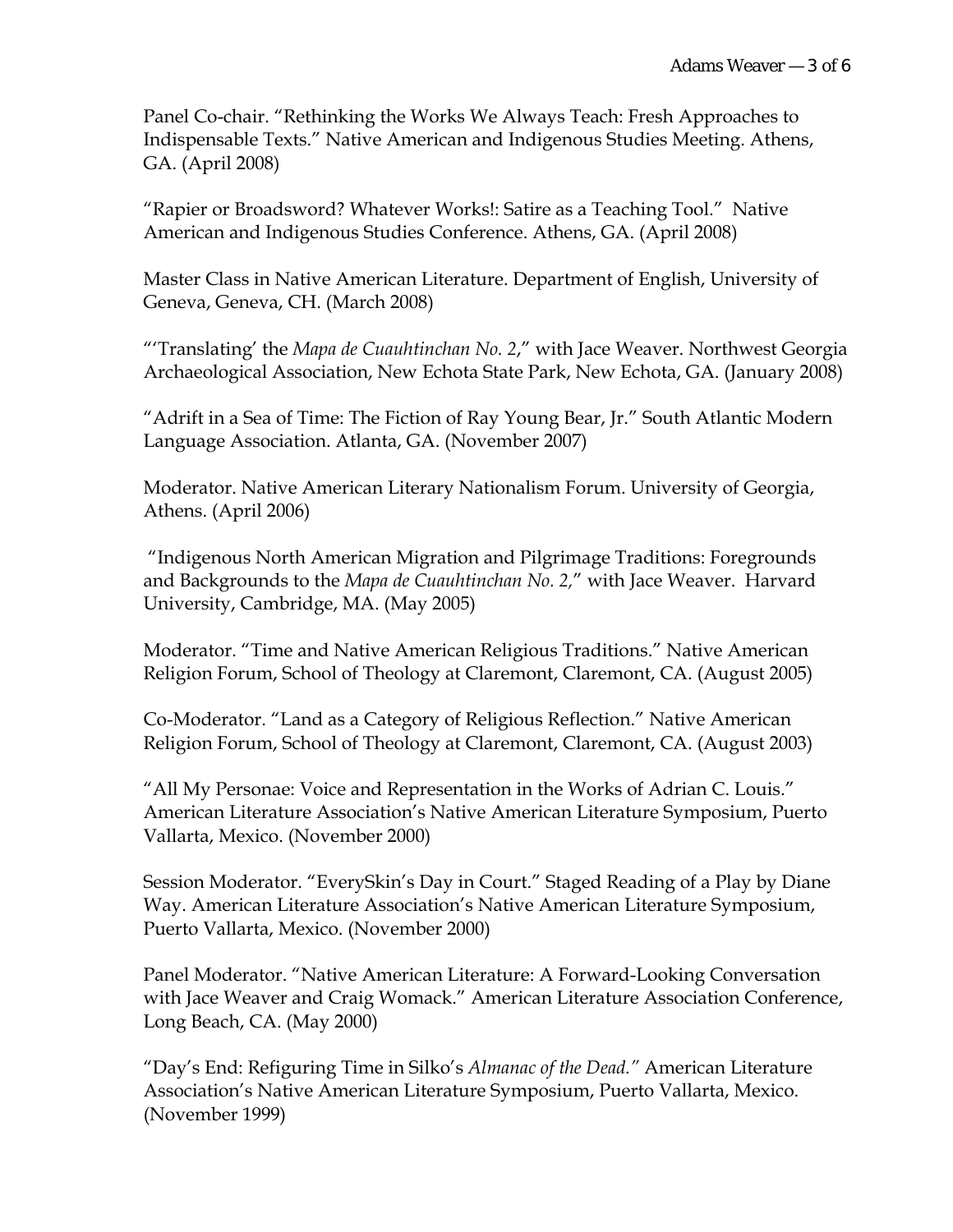"Spiders and buffalo and skins! Oh my!: The Satirical and Sacred Worlds of Adrian Louis's *Skins."* American Literature Association Conference, Baltimore MD. (May 1999)

"Keeping Time: Temporal Dispositions and Narrative Rhythms in Louis Owens' *Bone Game."* Western Literary Association Conference, Albuquerque NM. (October 1998)

"Conjuring Form: Epistemology and Form in the Ethnic Detective Novel." MELUS Conference, Berkeley CA. (Spring 1993)

# **TEACHING AREAS**

American Indian Literature and Culture Narrative Theory 20<sup>th</sup>-Century American Literature Introduction to the Novel Multicultural American Literature Detective Fiction Modern European and American Drama Composition and Rhetoric Cultural and/or Gender Studies

# **COURSES**

## **Instructor, University of Georgia, Department of English and Institute of Native American Studies**

- RELI/NAMS1100: Intro to Native American Studies
- RELI/NAMS2004: Intro to Religion in Native American Cultures
- RELI/NAMS4701: Methods in the Study of Native American Cultures
- RELI/ANTH4640: Anthropology of Religion (Co-taught)
- RELI 4900: Religious Heritage of the West (Co-taught)
- ENGL4860: Tradition and Innovation in Native American Literature
- ENGL3650: Introduction to Drama
- ENGL2400: Multicultural American Literature
- ENGL2390H: Multicultural American Literature (Honors)
- ENGL1101/1102M: Comp I and Multicultural English Composition (Franklin Residential College, Fall 2008)
- ENGL1102M: Multicultural English Composition
- ENGL1102: English Composition II
- ENGL1060H: Multicultural Literature and Composition (Honors)
- ENGL1050H: Literature and Composition (Honors)

# **Teaching Assistant, University of Georgia, Athens**

- RELI/ANTH4640 Anthropology of Religion Studies Abroad Europe (Summer 2004, Summer 2005, Summer 2006)
- RELI 4910/6910 History and Culture of Vietnam Studies Abroad Vietnam (Summer 2007)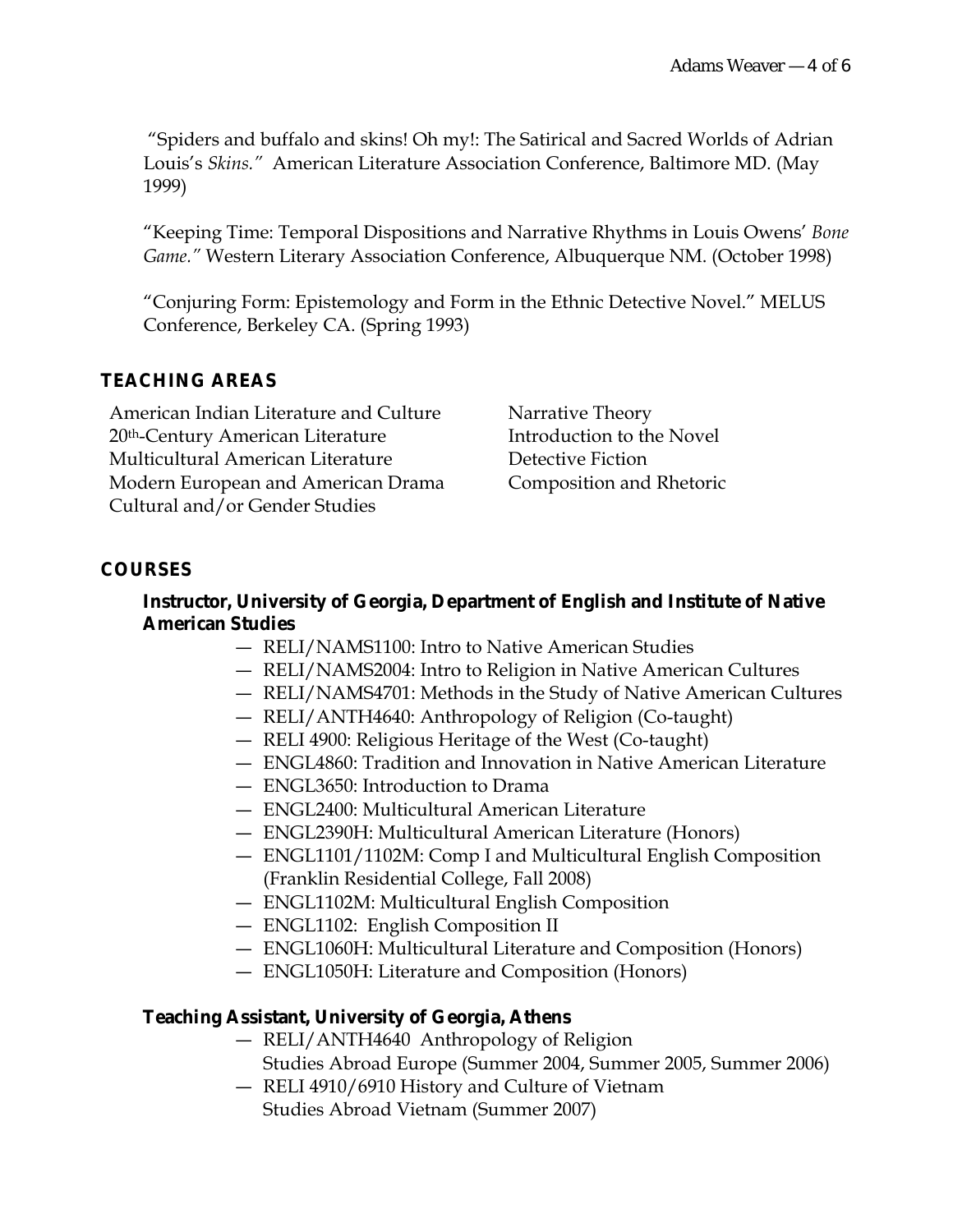## **Instructor, UC Santa Barbara, Writing Program**

- Writing 1: Approaches to University Writing
- Writing 2: Introduction to Academic Writing

## **Teaching Associate, UC Santa Barbara, Department of English**

- English 193: Detective Fiction
- English 134NA: Native American Novels

## **Teaching Assistant (Instructor), UC Santa Barbara, Writing Program**

Responsible for classroom instruction, student conferences, course reader and syllabus design; crafted writing assignments; evaluated student performance; developed reader response and research journal assignments. Developed new course topic ("Race and Ethnicity in American Society," Writing 50). Supervisors: Judy Kirscht, Mark Schlenz

- Writing 1: Approaches to University Writing
- Writing 2: Introduction to Academic Writing
- Writing 50: Writing and the Research Process

## **Teaching Assistant (Instructor), UC Santa Barbara, Department of English**

Responsible for all classroom instruction and student conferences; developed writing assignments; evaluated student performance. Supervisor: Carol Pasternack

— English 10: Introduction to Literary Studies

# **Teaching Assistant (Section Leader), UC Santa Barbara, Department of English**

Responsible for leading discussion sections and for student conferences; developed informal reading assignments and exams; evaluated student performance. Head TA responsibilities: coordinated administrative matters for instructor and 4 other teaching assistants (English 121).

- English 134NW: Native American Women's Literature
- English 121: The Art of Narrative (Head TA)
- English 10: Introduction to Literature
- English 117E: Shakespeare for Non-majors

#### **Reader, UC Santa Barbara, Department of English**

— English 132TW: Plays of Tennessee Williams

# **Teaching Assistant, California State University, Stanislaus**

Responsible for classroom instruction, student conferences, and syllabus design; crafted writing and in-class assignments; evaluated student performance.

- Freshman Composition
- Writer's Workshop (developmental writing)